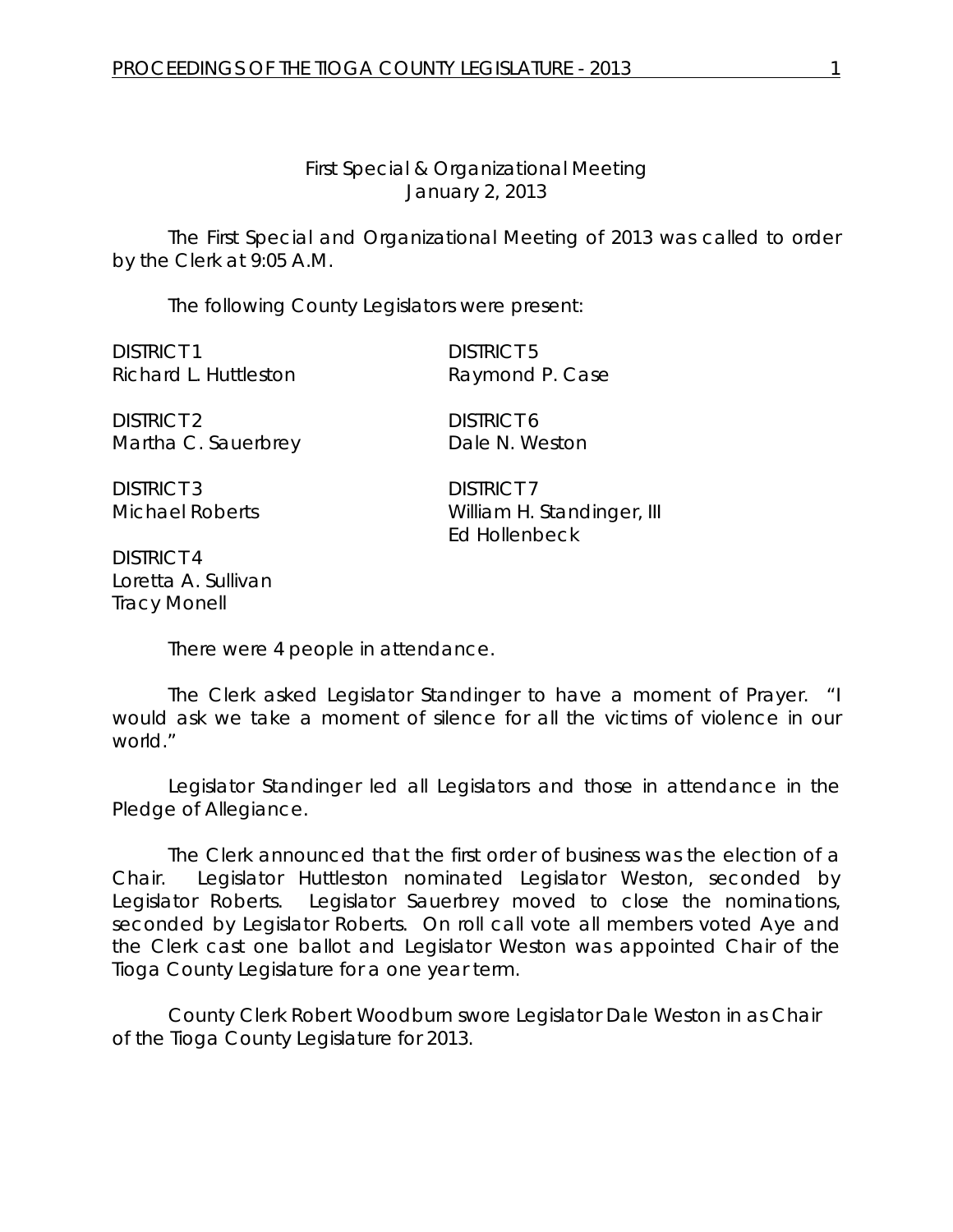Chair Weston spoke. "My thanks to everyone for attending this Organizational Meeting of the 2013 Tioga County Legislative Session and thank you fellow Legislators for my nomination to the position as Chairperson.

"As my first formal action of our initial Session I would like to welcome newly appointed Legislator Ray Case, Representative of the 5<sup>th</sup> District. Today I would like to outline some of the goals I hope we as Legislators can accomplish this year. The goals for 2013: (1) Explore ways to meet the mandated 2% property tax cap without sacrificing so much of our fund balance. (2) Decide on what steps should be taken to solve the problem of the reconstruction of records damaged in the 2011 flood. That is going to have to be worked on very very soon. (3) Complete space allocation studies, thereby improving the efficiency of governmental operations so as to function at lower costs. (4) Promote economic development by encouraging new businesses to locate in Tioga County. (5) Address the discrepancies between the Tioga/Chemung County line boundaries in the erroneous Town of Spencer tax map boundaries in order to return significant tax revenues to Tioga County. If we can accomplish those, it would be great. Thank you very much."

The Chair announced the next order of business was the election of a Deputy Chair. Legislator Roberts nominated Legislator Sauerbrey, seconded by Legislator Sullivan. Legislator Sullivan moved to close the nominations, seconded by Legislator Hollenbeck. On roll call vote all members voted Aye and the Chair cast one ballot and Legislator Sauerbrey was appointed Deputy Chair of the Tioga County Legislature for a one year term.

County Clerk Robert Woodburn swore Legislator Sauerbrey in as Deputy Chair of the Tioga County Legislature for 2013.

The Chair called for nominations for Public Information Officer. Legislator Sauerbrey nominated Cathy Haskell, seconded by Legislator Roberts. Legislator Sullivan moved to close the nominations, seconded by Legislator Sauerbrey. On roll call vote all Legislators voted for Cathy Haskell as Public Information Officer, and the Chair cast one ballot and Cathy Haskell was appointed Public Information Officer for a one year term.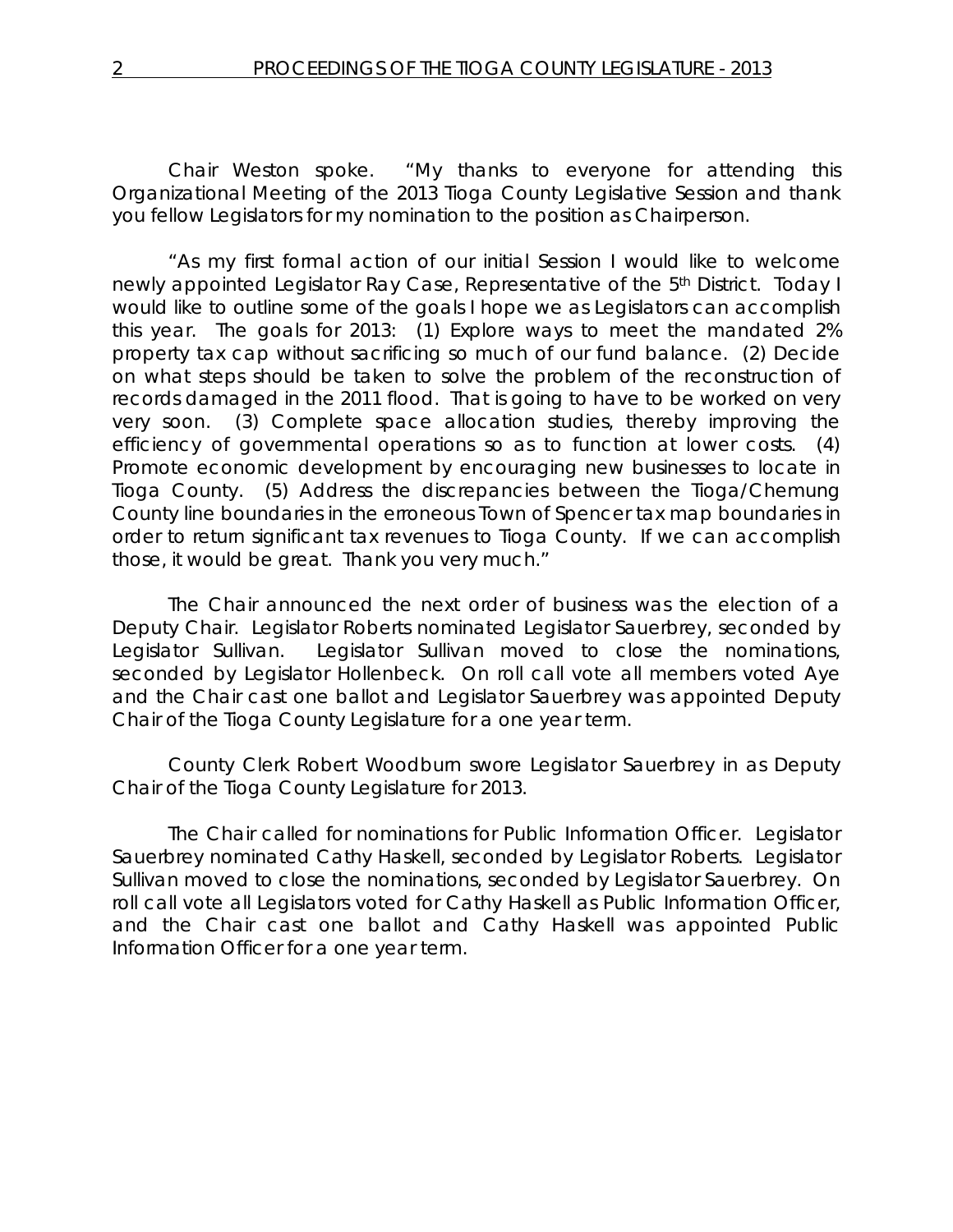The Chair called for nominations for Republican Majority Leader. Legislator Sauerbrey nominated Legislator Michael Roberts, seconded by Legislator Sullivan. Legislator Sullivan moved to close the nominations, seconded by Legislator Monell. On roll call vote all Legislators voted for Legislator Michael Roberts as Republican Majority Leader, and the Chair cast one ballot and Legislator Michael Roberts was appointed Republican Majority Leader for a one year term.

Chair Weston asked if there were any disclosures to be made.

Legislator Case stated. "I have no disclosures."

Legislator Hollenbeck stated. "I have no disclosures."

Legislator Huttleston stated. "I run a real estate appraisal business and I do no appraisals for the County because of the conflict of interest."

Legislator Monell stated. "I have no disclosures."

Legislator/Chair Weston stated. "I have no disclosures."

Legislator Roberts stated. "I have no disclosures."

Legislator Sauerbrey stated. "I work for the Tioga County Chamber of Commerce as President and CEO. We receive no taxpayer dollars in support of that organization."

Legislator Standinger stated. "I have no disclosures."

Legislator Sullivan stated. "I am a partner in a commercial heating business. We do no business with Tioga County."

Legislator Monell moved for the adoption of the following resolution, seconded by Legislator Sullivan.

REFERRED TO: LEGISLATIVE WORKSESSION COMMITTEE

RESOLUTION NO. 1–13 *TRIPS AUTHORIZED*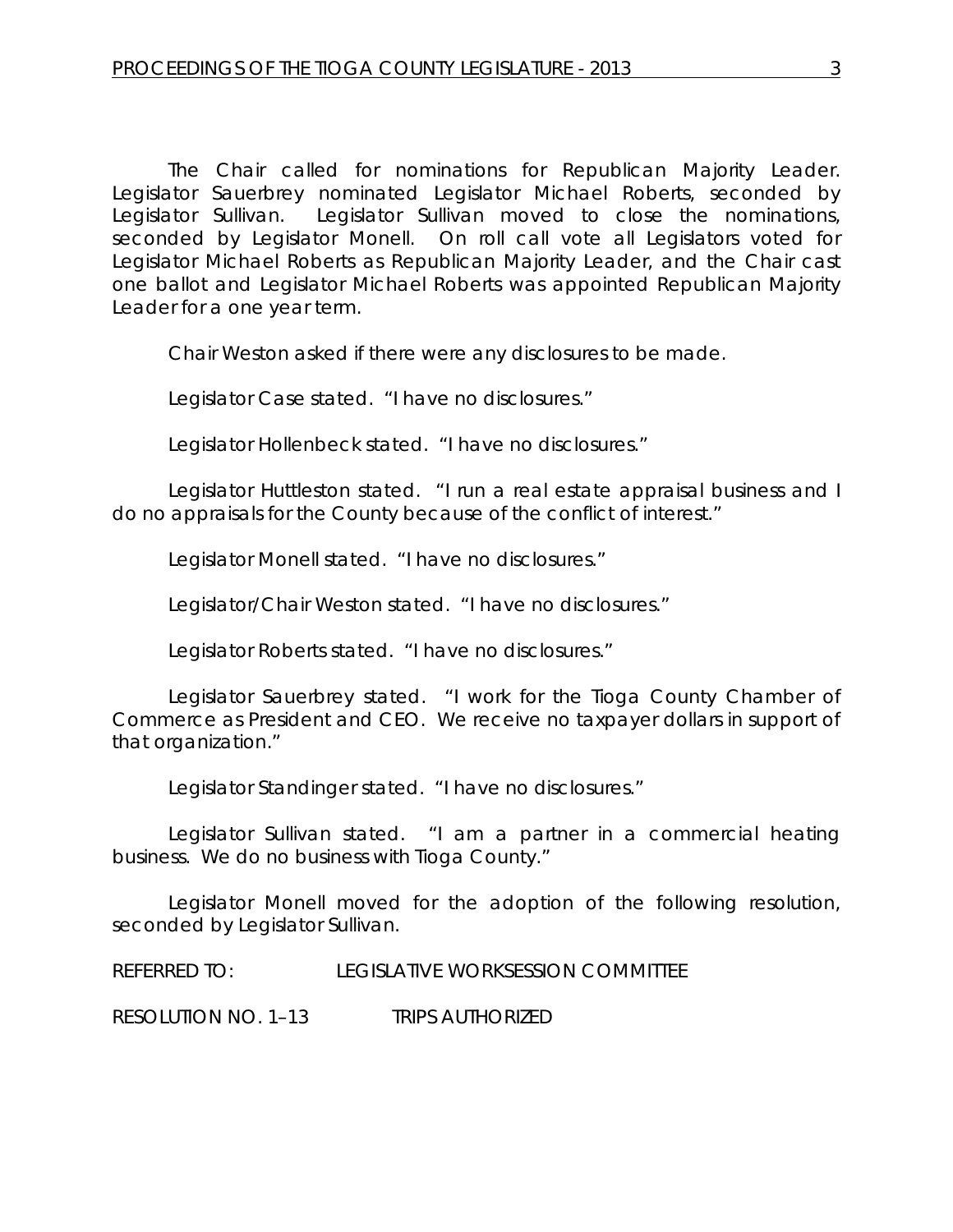RESOLVED: That the Chair and the Clerk of the County Legislature, the County Attorney, and County Legislators be, and they hereby are, authorized to make such trips as their duties may require and that their actual and necessary expenses for travel, meals and lodging incurred on such trips be a County charge.

ROLL CALL VOTE Yes – Legislators Standinger, Sullivan, Case, Hollenbeck, Huttleston, Monell, Weston, Roberts, and Sauerbrey.

No – None.

Absent – None.

RESOLUTION ADOPTED.

Legislator Sullivan moved for the adoption of the following resolution, seconded by Legislator Monell.

| referred to:        | <b>FINANCE COMMITTEE</b>                              |
|---------------------|-------------------------------------------------------|
| RESOLUTION NO. 2–13 | <b>DESIGNATION OF OFFICIAL</b><br><b>DEPOSITORIES</b> |

RESOLVED: That, pursuant to the powers vested in this Legislature by Section 212 of the County Law, as amended, the following Banks within New York State be, and they hereby are designated as depositories for the deposit of all monies received by the County Treasurer, to an amount not to exceed the sum set opposite the name of each Bank as follows:

| JP Morgan Chase Bank        | \$25,000,000 |
|-----------------------------|--------------|
| Chemung Canal Trust Company | \$25,000,000 |
| Citizens Bank, N.A.         | \$25,000,000 |
| Community Bank, N.A.        | \$25,000,000 |
| First Niagara Bank, N.A.    | \$25,000,000 |
| M&T Bank                    | \$25,000,000 |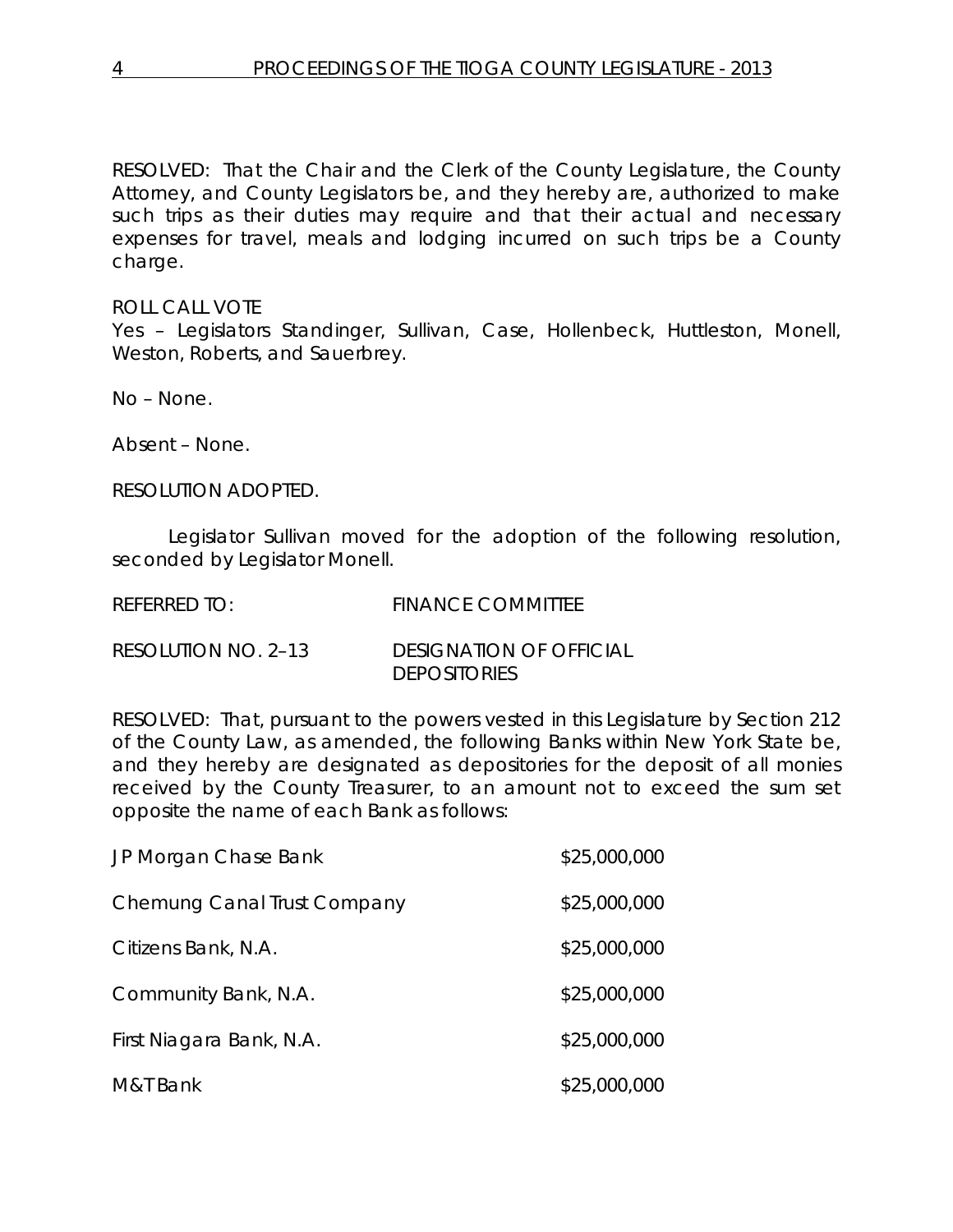| Tioga State Bank | \$25,000,000 |
|------------------|--------------|
|------------------|--------------|

National Bank and Trust Company, N.A. \$25,000,000

ROLL CALL VOTE

Yes – Legislators Standinger, Sullivan, Case, Hollenbeck, Huttleston, Monell, Weston, Roberts, and Sauerbrey.

No – None.

Absent – None.

RESOLUTION ADOPTED.

Legislator Sauerbrey moved for the adoption of the following resolution, seconded by Legislator Hollenbeck.

REFERRED TO: LEGISLATIVE WORKSESSION COMMITTEE

RESOLUTION NO. 3–13 *DESIGNATE OFFICIAL NEWSPAPERS*

RESOLVED: That the Tioga County Courier and the Morning Times are hereby designated official newspapers for the publication of all local laws, notices and other matters required by law to be published pursuant to County Law δ214, Subd. 2; and be it further

RESOLVED: That the Press and Sun Bulletin, a daily newspaper, is hereby designated as the official newspaper for purposes of publishing all local laws, notices and other matters required by law to be published at such times that there is insufficient time to publish in the above two newspapers.

ROLL CALL VOTE Yes – Legislators Standinger, Sullivan, Case, Hollenbeck, Monell, Weston, Roberts, and Sauerbrey.

No – Legislator Huttleston.

Absent – None.

RESOLUTION ADOPTED.

 $\setminus$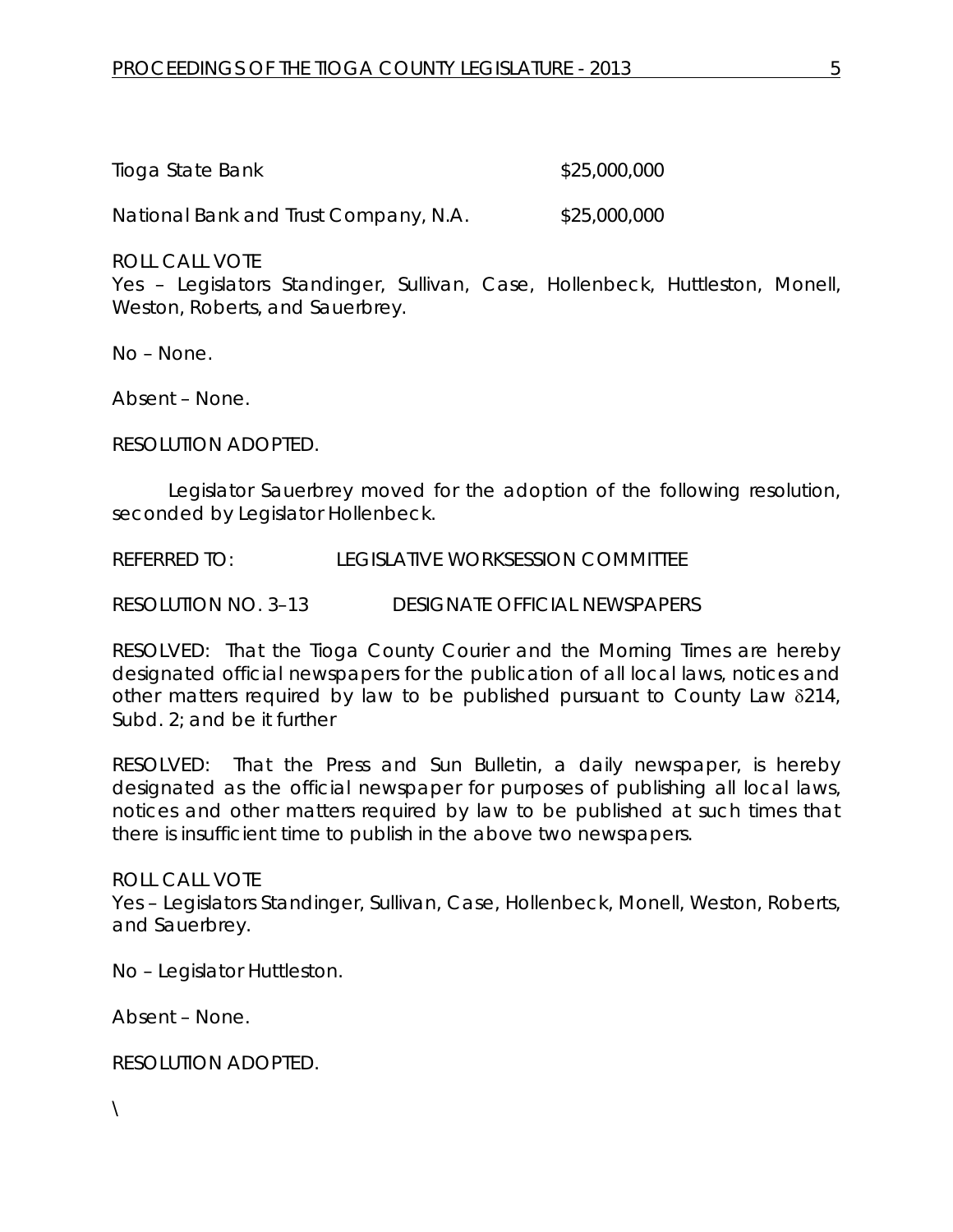Legislator Roberts moved for the adoption of the following resolution, seconded by Legislator Sauerbrey.

REFERRED TO: LEGISLATIVE WORKSESSION COMMITTEE

RESOLUTION NO. 4–13 *DESIGNATION OF NEWSPAPER FOR REPUBLICAN PARTY*

RESOLVED: That the Morning Times is hereby designated as the newspaper published in the County of Tioga for the Republican Party to publish the Election notices issued by the Secretary of State, and to publish the official canvass pursuant to County Law δ214, Subd. 1.

ROLL CALL VOTE

Yes – Legislators Standinger, Case, Hollenbeck, Huttleston, Monell, Weston, Roberts, and Sauerbrey.

No – Legislator Sullivan.

Absent – None.

RESOLUTION ADOPTED.

Legislator Sauerbrey moved for the adoption of the following resolution, seconded by Legislator Hollenbeck.

REFERRED TO: LEGISLATIVE WORKSESSION COMMITTEE

RESOLUTION NO. 5–13 *DESIGNATION OF NEWSPAPER FOR DEMOCRATIC PARTY*

RESOLVED: That the Tioga County Courier is hereby designated as the newspaper published in the County of Tioga for the Democratic Party to publish the Election notices issued by the Secretary of State, and to publish the official canvass pursuant to County Law δ214, Subd. 1.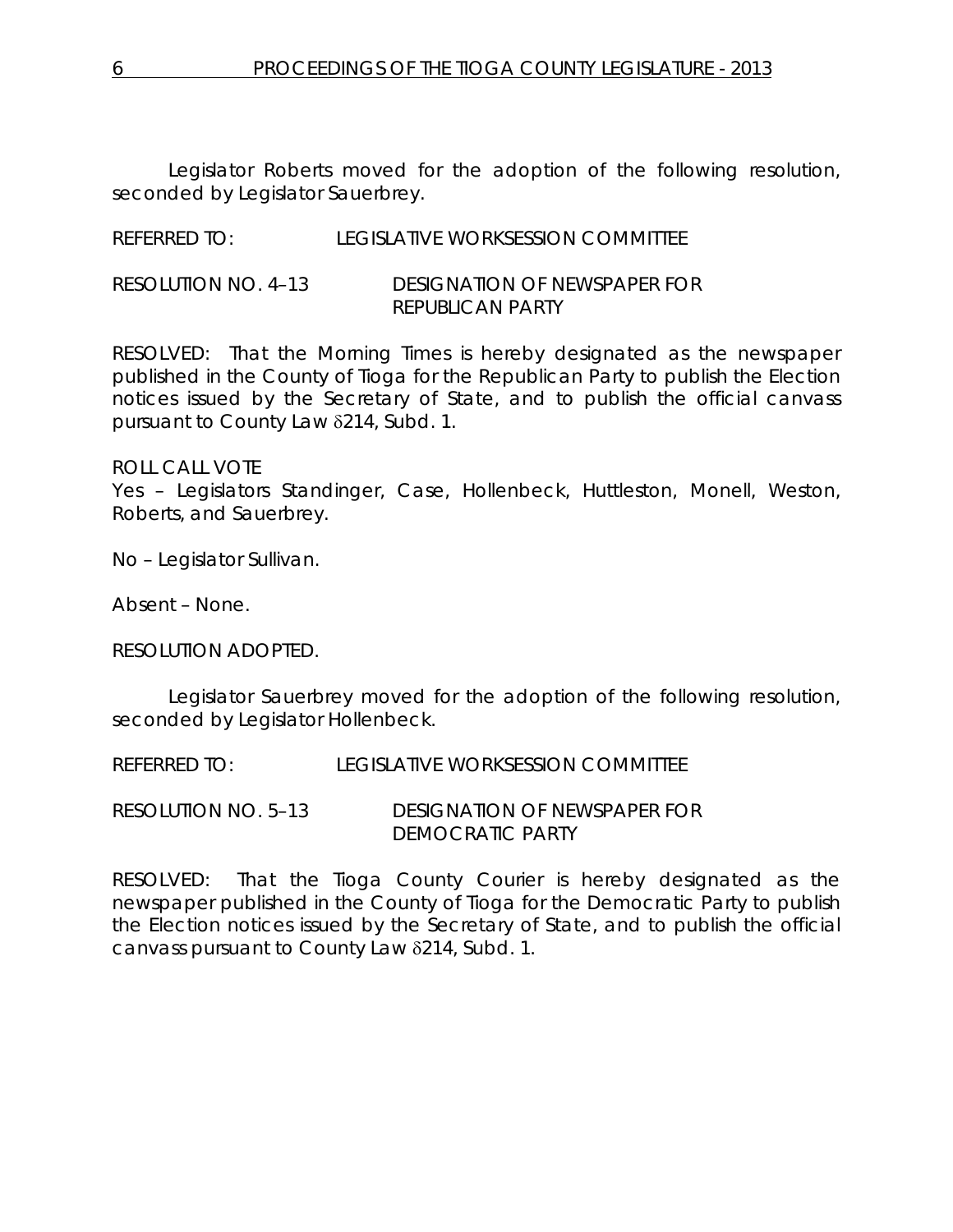ROLL CALL VOTE Yes – Legislators Standinger, Sullivan, Case, Hollenbeck, Monell, Weston, Roberts, and Sauerbrey.

No – Legislator Huttleston.

Absent – None.

RESOLUTION ADOPTED.

Legislator Hollenbeck moved for the adoption of the following resolution, seconded by Legislator Monell.

REFERRED TO: LEGISLATIVE WORKSESSION COMMITTEE

RESOLUTION NO. 6–13 *SET SALARY OF CHAIR*

RESOLVED: That the salary of the Chair of the Tioga County Legislature be set at \$31,160 per year, which includes the salary received as County Legislator of \$9,635 and an additional \$21,525 to serve as Chair.

ROLL CALL VOTE Yes – Legislators Standinger, Sullivan, Case, Hollenbeck, Huttleston, Monell, Weston, Roberts, and Sauerbrey.

No – None.

Absent – None.

RESOLUTION ADOPTED.

Legislator Sullivan moved for the adoption of the following resolution, seconded by Legislator Standinger.

REFERRED TO: LEGISLATIVE WORKSESSION COMMITTEE

RESOLUTION NO. 7–13 *FIX DATES AND TIMES OF TIOGA COUNTY LEGISLATIVE MEETINGS*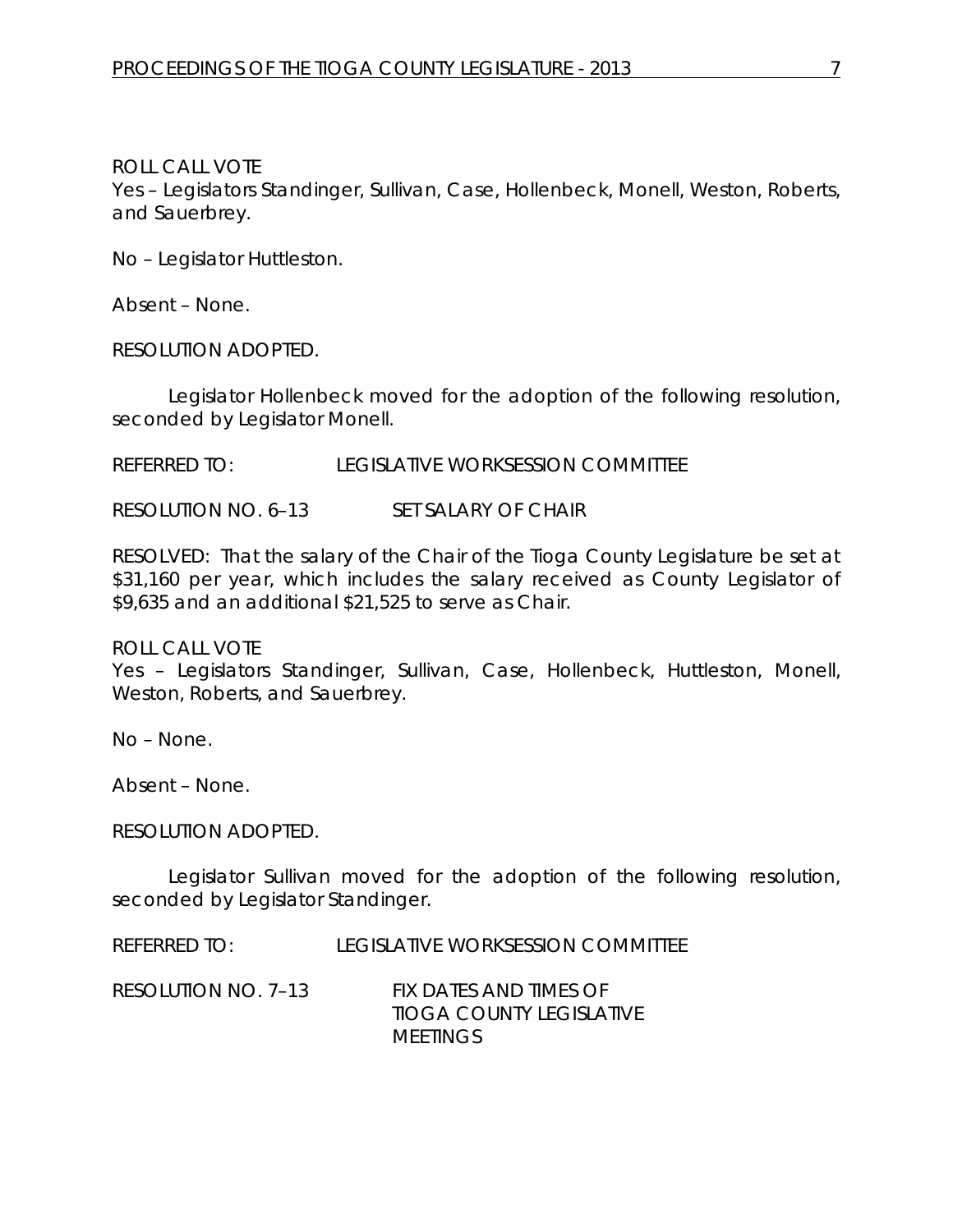RESOLVED: That the Tioga County Legislature during 2013 shall meet regularly in the Edward D. Hubbard Auditorium of the County Office Building, 56 Main Street, Owego, New York at 12:00 P.M. on the Tuesday following Committees which are held during the first full work week of the month; and be it further

RESOLVED: That the, March, June, September and December 2013 Legislative meetings shall be held at 6:00 P.M.

ROLL CALL VOTE

Yes - Legislators Standinger, Sullivan, Case, Hollenbeck, Huttleston, Monell, Weston, Roberts, and Sauerbrey.

No – None.

Absent – None.

RESOLUTION ADOPTED.

Legislator Standinger moved for the adoption of the following resolution, seconded by Legislator Sullivan.

REFERRED TO: ADMINISTRATIVE SERVICES

RESOLUTION NO. 8–13 *APPOINTMENT OF ADMINISTRATIVE CORONER*

WHEREAS: The Tioga County Coroners have selected an Administrative Coroner for 2013; and

WHEREAS: Such Administrative Coroner will perform the supervisory duties of managing their budget, paying the bills, and various office functions of the Coroner's office; and

WHEREAS: The Administrative Coroner will have no supervisory authority over the other Coroners; therefore be it

RESOLVED: That W. Stewart Bennett, Tioga County Coroner, has been selected by the four duly elected County Coroners to be designated as the Administrative Coroner for 2013 and be given a stipend of \$3,000.00 as set forth in the County budget.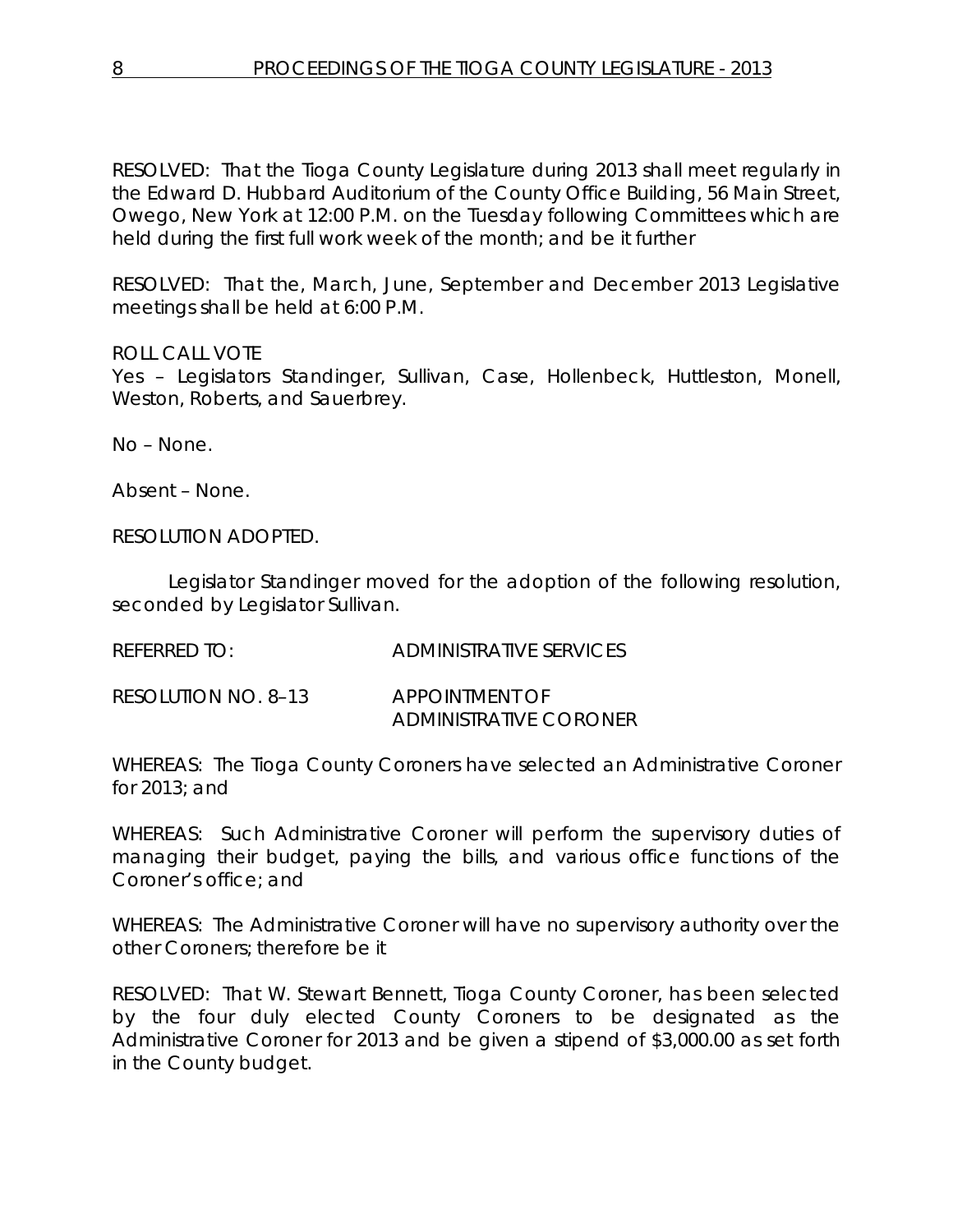#### ROLL CALL VOTE

Yes – Legislators Standinger, Sullivan, Case, Hollenbeck, Huttleston, Monell, Weston, Roberts, and Sauerbrey.

No – None.

Absent – None.

RESOLUTION ADOPTED.

Legislator Hollenbeck moved for the adoption of the following resolution, seconded by Legislator Sullivan.

| <b>REFERRED TO:</b> | <b>LEGISLATIVE WORKSESSION</b> |
|---------------------|--------------------------------|
|                     |                                |

### RESOLUTION NO. 9–13 *APPOINT DIRECTORS SOIL & WATER CONSERVATION DISTRICT*

RESOLVED: That Legislators Dale Weston and Tracy Monell are hereby appointed Directors of the Tioga County Soil and Water Conservation District for a one year term of January 1, 2013 through December 31, 2013.

### ROLL CALL VOTE

Yes - Legislators Standinger, Sullivan, Case, Hollenbeck, Huttleston, Monell, Weston, Roberts, and Sauerbrey.

No – None.

Absent – None.

RESOLUTION ADOPTED.

Legislator Sullivan moved for the adoption of the following resolution, seconded by Legislator Standinger.

REFERRED TO: LEGISLATIVE WORKSESSION

RESOLUTION NO. 10-13 *ANNUAL REVIEW OF PROCUREMENT POLICY*

WHEREAS: General Municipal Law §104-b requires an annual review of Tioga County's procurement policy and procedures; now therefore be it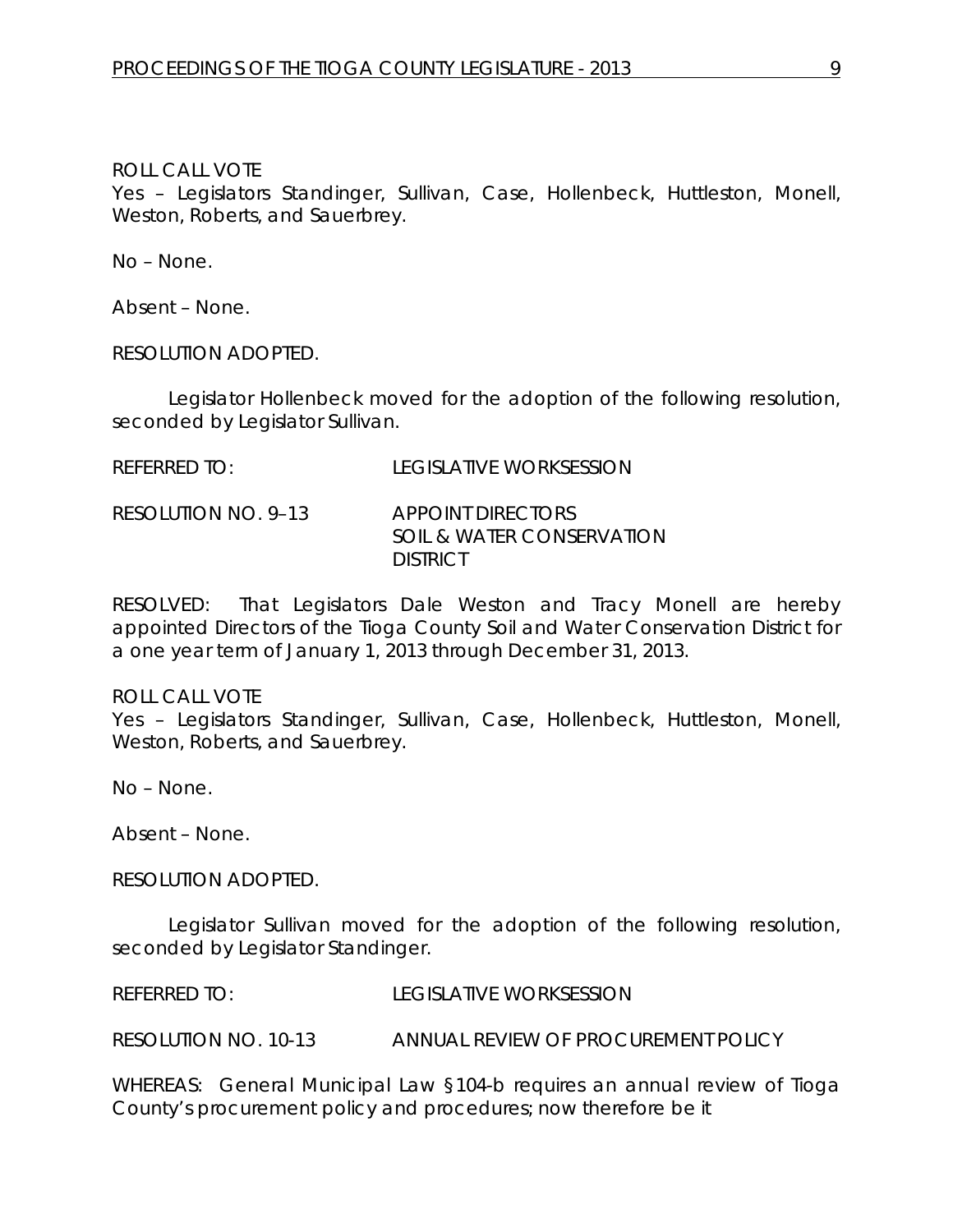RESOLVED: That the Tioga County Legislature affirms its annual review of its Procurement Policy.

ROLL CALL VOTE

Yes – Legislators Standinger, Sullivan, Case, Hollenbeck, Huttleston, Monell, Weston, Roberts, and Sauerbrey.

No – None.

Absent – None.

RESOLUTION ADOPTED.

Legislator Sauerbrey moved for the adoption of the following resolution, seconded by Legislator Sullivan.

REFERRED TO: LEGISLATIVE WORKSESSION

RESOLUTION NO. 11-13 *APPOINT FREEDOM OF INFORMATION OFFICER*

WHEREAS: In discussions with the current Freedom of Information Officer and the County Attorney it was felt that there has been a duplication of processes with the FOIL procedures and that the title of Freedom of Information Officer would be better suited to someone in the County Attorney's Office; now therefore be it

RESOLVED: That Diane Stephens, Confidential Secretary to the County Attorney, be and hereby is appointed Freedom of Information Officer for Tioga County; and be it further

RESOLVED: That in the event she is unable to act for any reason, the County Attorney or the Clerk of the Legislature is hereby designated to act in her stead; and be it further

RESOLVED: That in the event the Freedom of Information Officer makes a personal request for information, said request shall be approved by the County Attorney.